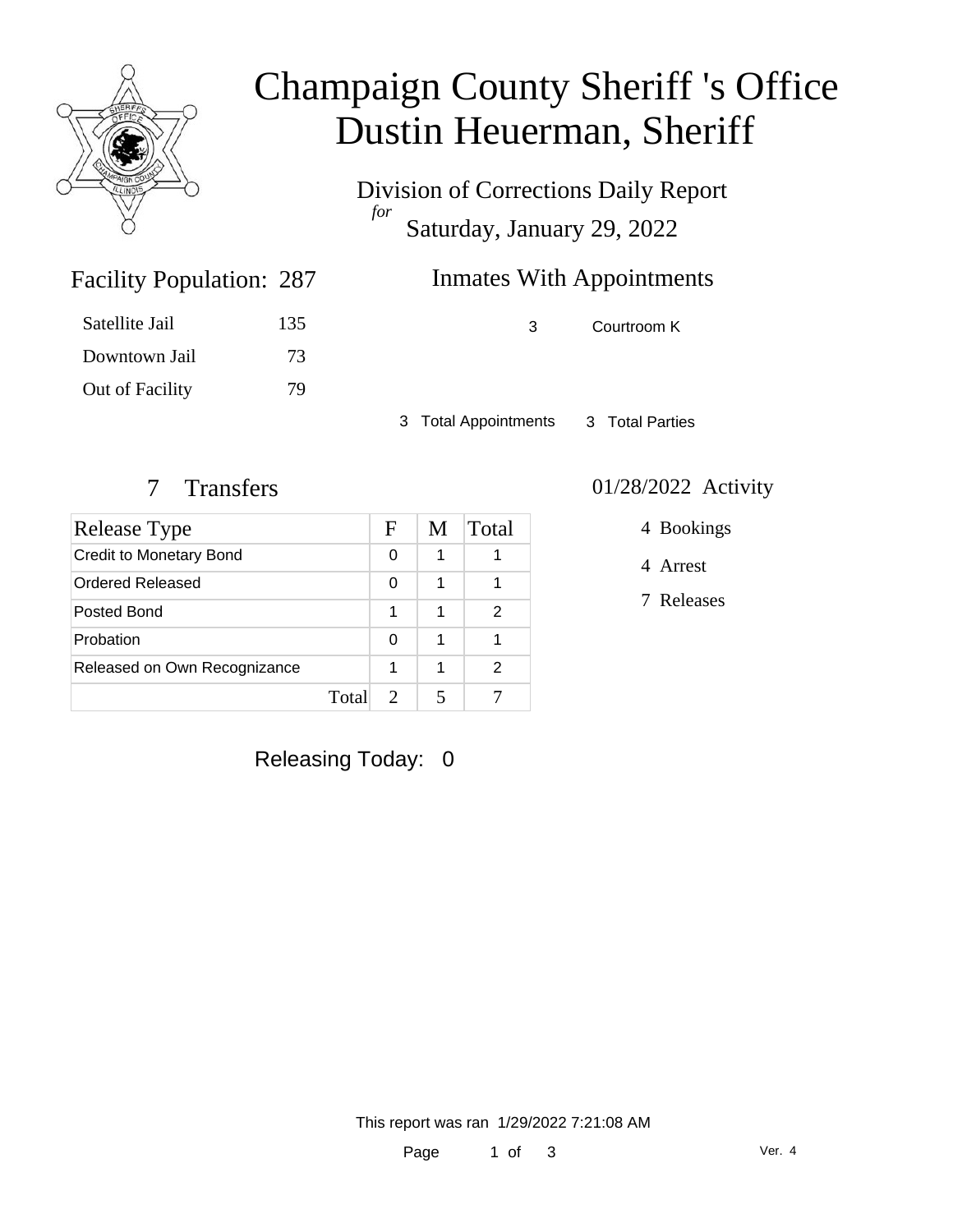

# Champaign County Sheriff 's Office Dustin Heuerman, Sheriff

Division of Corrections Daily Report *for* Saturday, January 29, 2022

#### Custody Status Count

- Direct Criminal Contempt 1
- Electronic Home Dentention 15
	- Felony Arraignment 4
		- Felony Other 1
	- Felony Pre-Sentence 7
		- Felony Pre-Trial 210
	- Felony Pre-Trial DUI 4
	- Felony Sentenced CCSO 4
	- Felony Sentenced IDOC 27
		- Hold Other 2
	- Misdemeanor Arraignment 1
		- Misdemeanor Pre-Trial 5
			- Petition to Revoke 1
			- Remanded to DHS 4
		- Traffic Sentenced CCSO 1
			- Total 287

This report was ran 1/29/2022 7:21:08 AM